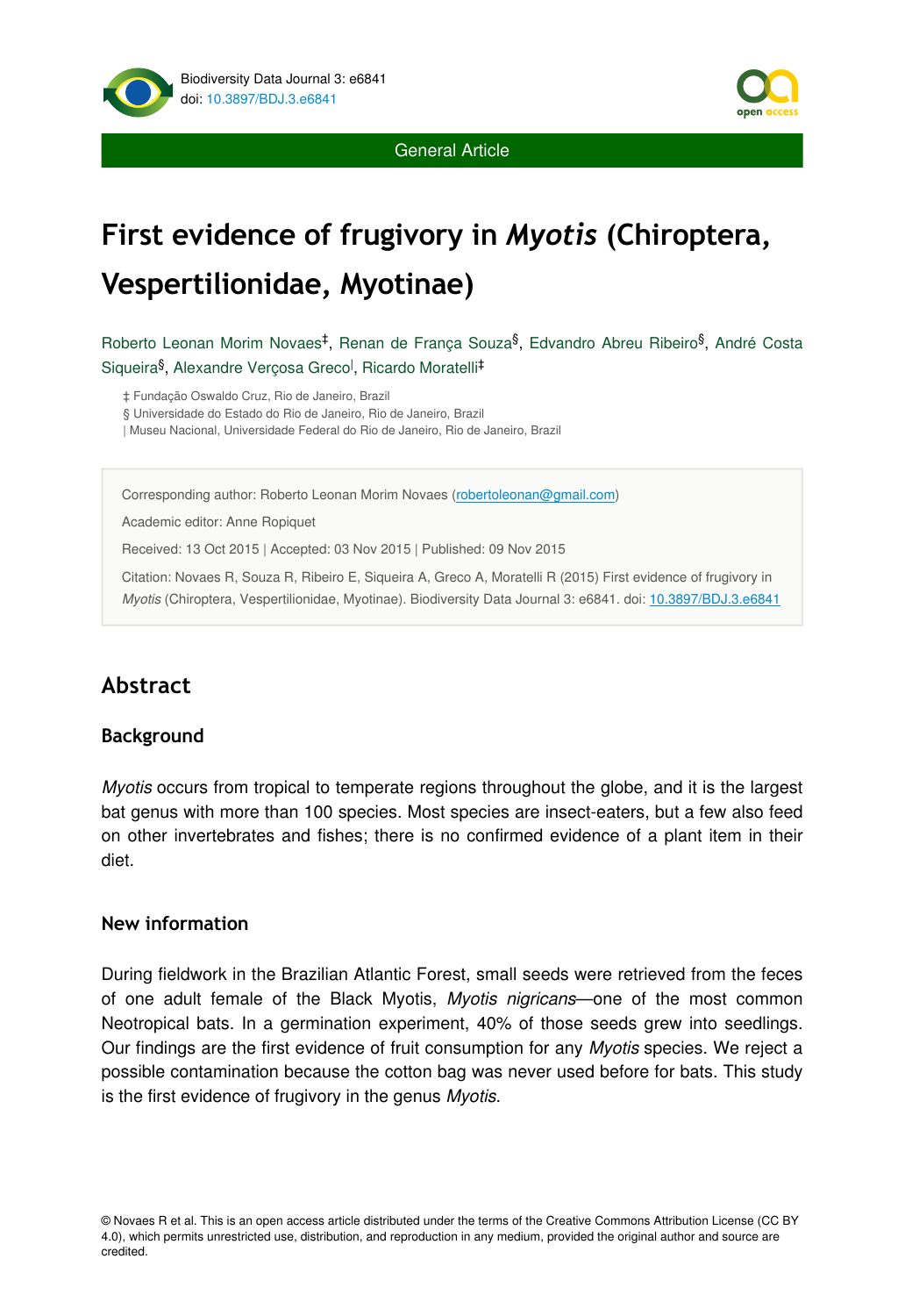## **Keywords**

Black Myotis, Brazilian Atlantic Forest, feeding habits, Neotropics

#### **Introduction**

Bats stand out among mammals in their remarkable variety of food habits (Wilson 1973). Considering the range of items included in their diet, we can split bats into those that feed on animals and those that feed on plants. Animal feeders comprise insect-eaters mostly, but several species are specialized in feeding on other invertebrates and terrestrial vertebrates, with a few species feeding on fishes and blood (Fenton 1992). Among those that feed on plants, there is an array of adaptations for feeding on fruits and flowers, with some species also feeding on leaves (Wilson 1973). This variety of habits has been arranged into seven feeding categories: fruit eaters, flower feeders, aerial insectivores, foliage gleaners, carnivores, fish eaters, and blood feeders (Wilson 1973); and a few species are classified as omnivores for feeding on insects, vertebrates, fruits, and flowers in a regular or seasonal way (Wilson 1973). Except for Phyllostomidae—which has representatives classified into quite distinct categories (as foliage gleaners, blood feeders, and fruit eaters)—most families comprise representatives of one or two related categories. But few species of animal feeders (including aerial insectivores and foliage gleaners) are known for including plant items in their diet, whereas some plant feeders may consume insects to complement their diets (Wilson 1973, Gardner 1977, Felix et al. 2013). These species are not considered omnivorous due to the low and sporadic representation of these different items in their diets.

*Myotis* (Vespertilionidae) is distributed worldwide and is the largest bat genus with more than 110 species (Simmons 2005, Ruedi et al. 2013). It has been recovered as monophyletic, and placed in its own subfamily—Myotinae (Hoofer and Van Den Bussche 2003). The genus is composed mainly of aerial insectivores, with a few foliage gleaners (that also feed on other invertebrates) and fish eaters (Wilson 1973). There is no confirmed evidence of plant items in the diet of a Myotinae bat. The Black Myotis, *Myotis nigricans* (Schinz, 1821), is among the most widely distributed mammals in the Neotropics, occurring from Mexico south into northern Argentina (LaVal 1973, Moratelli et al. 2013). It also can be considered one of the most common insectivorous bat species in South America, with records that range from well-preserved areas to habitats with different levels of human disturbance and encroachment, including rural and urban environments (Bianconi and Pedro 2007). Its biology and natural history have been extensively investigated (Wilson and Findley 1970, Wilson and Findley 1971, Wilson 1971i, LaVal 1973, Wilson and LaVal 1974, Siemers et al. 2001). The species has been classified as an aerial insectivorous that forages in forested and open habitats (Findley 1993), feeding on a variety of insects in the orders Coleoptera, Diptera, Ephemeroptera, Homoptera, Hymenoptera, and Lepidoptera, and small spiders as well (Wilson and LaVal 1974, Aguiar and Antonini 2008).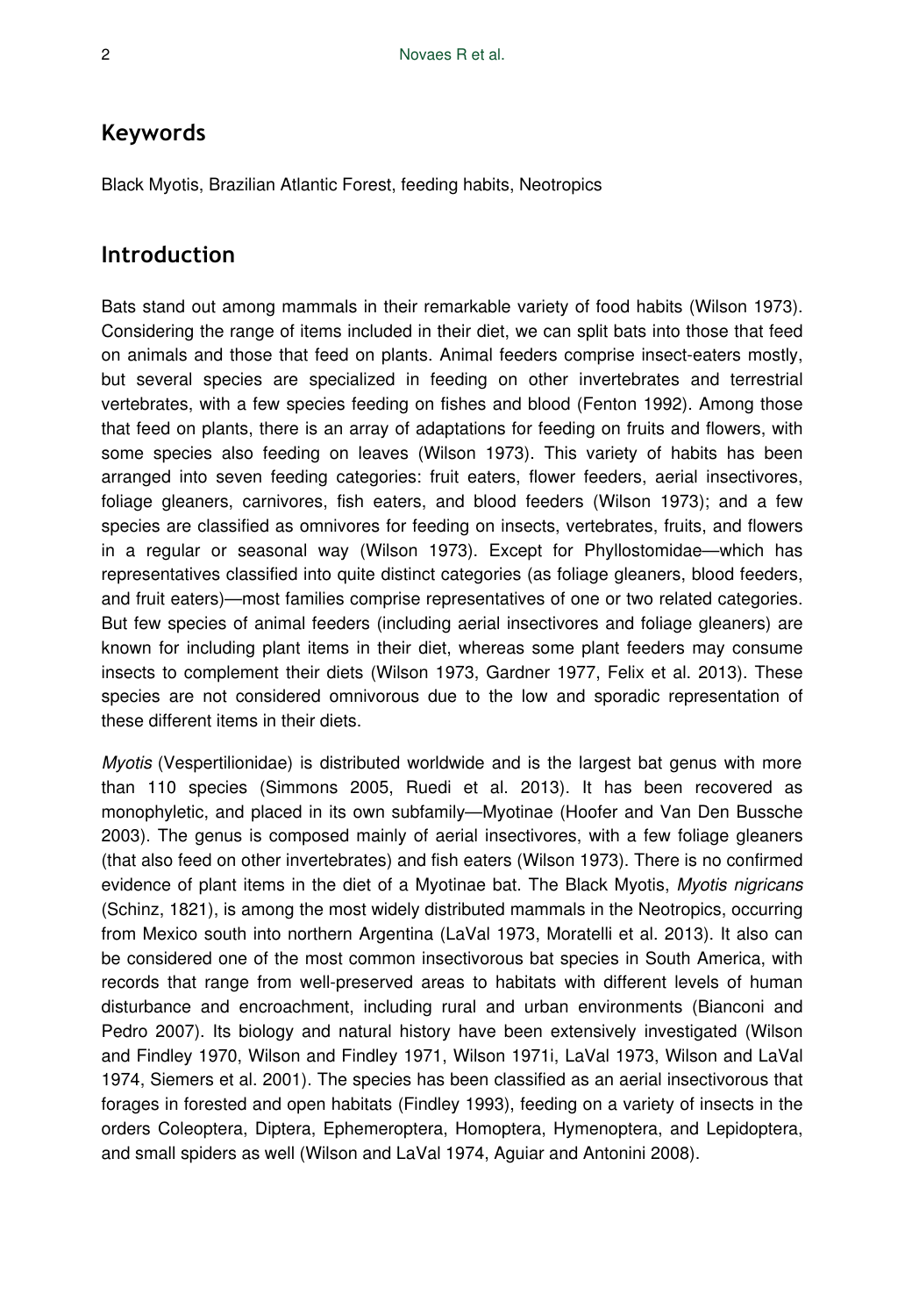During fieldwork in the Atlantic Forest of Southeastern Brazil, small seeds were retrieved from the feces of one individual of *M. nigricans*. After using those seeds in a germination experiment, we report here the first evidence of fruit consumption for *M. nigricans* (and for the whole subfamily), and its possible role as a seed disperser.

## **Material and Methods**

The fieldwork was conducted in the Reserva Ecológica de Guapiaçu (REGUA), a 5,500 ha remnant of Atlantic Forest in the state of Rio de Janeiro. This protected area is connected with other conservation units that together comprise 60,000 ha of forests, comprising one of the largest Atlantic Forest remnants in the country. Fieldwork procedures followed the guidelines approved by the American Society of Mammalogists (Sikes et al. 2011). Animals captured were removed from the nets, and kept alone in silk bags before handling for identification and biometry. To study the diet of this local assemblage, at the end of each capture section cotton bags were examined for feces with food items potentially identifiable. Feces were washed, and the seeds found were separated into morphotypes. From the set of each morphotype obtained from each animal, two seeds were preserved in ethanol 70° GL, and the rest was used in germination experiments. These experiments were performed in Petri dishes with moistened filter paper, under natural conditions of light and humidity.

## **Results and Discussion**

The individual of *M. nigricans* is an adult female, captured on 6 January 2012, in a groundlevel mist-net (9 m long, 3 m high, 20 mm mesh-size) setup in a continuous forest edge (22°25'19.77" S, 42°44'58.84" W, elevation ca. 90 m). The animal was removed from the net, and kept alone in a cotton bag for about 30 minutes before handling. It was collected and deposited as a voucher in the Museu Nacional (MN 79898), Rio de Janeiro. The analysis of the feces in the cotton bag revealed 12 seeds of an unidentified plant, each measuring about 1 mm in diameter. Two of them were preserved, and the remaining (*N* = 10) were used in the germination experiment. From the 10 seeds used, 40% germinated and grew into seedlings after twelve days.

The presence of seeds in the feces of an individual of *M. nigricans* is the first evidence of a plant item in the diet of a *Myotis* species. This finding is new for *M. nigricans* and for the whole genus (and subfamily), but need further and careful investigation. We reject possible contamination (feces of other animal in the cotton bag) because we were using those cotton bags for the first time, and that was the first capture section. Also, cotton bags were cleaned, and animals were kept alone in the bag. We also reject possible accidental fruit consumption during predation because *M. nigricans* is an aerial insectivore, catching insects during flight.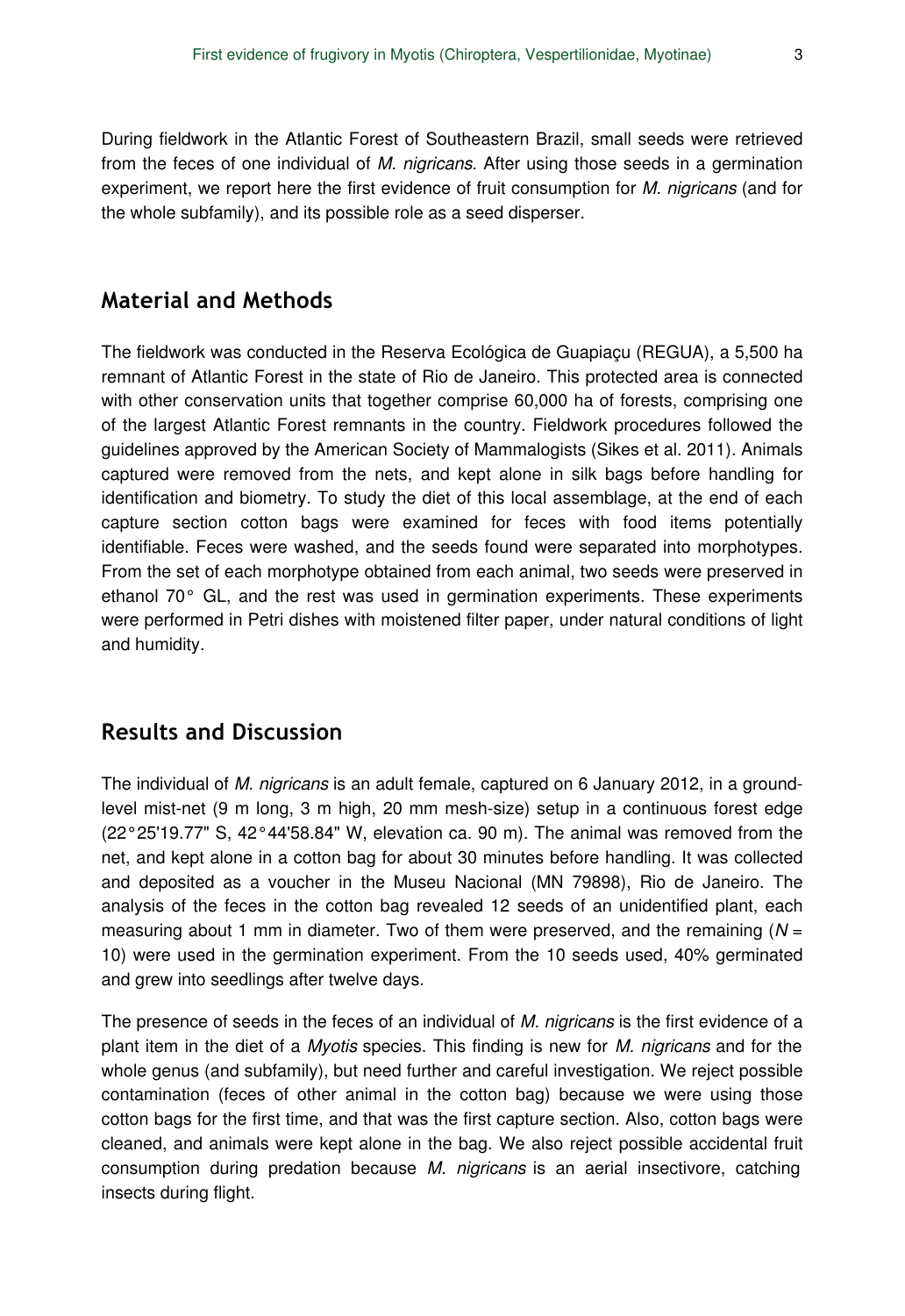Although the use of plant items in the diet of *M. nigricans* was totally unexpected, plant remains in the stomach of one specimen from Costa Rica was once reported (Alberto Cadena in personal communication to Wilson and LaVal 1974). Several species are known for complementing their diets with items other than those that have mainly influenced their morphology (Ferrarezi and Gimenez 1996). Also, other bat species previously considered strictly insectivorous have been reported to consume plant items in their diets. As examples, Frick et al. (2009) described the facultative nectarivory for *Antrozous pallidus* (Vespertilionidae) in the United States; and Gonçalves et al. (2007) reported *Noctilio albiventris* (Noctilionidae) feeding on fruits, nectar and pollen in the Brazilian wetlands of Pantanal. Depending on local environmental constrains, these plant items can be important nutritional complements for the diets of insectivorous species, and bats can consume them sporadically or seasonally, depending on the availability of their favored food sources (Wolf et al. 2002, Frick et al. 2009, Felix et al. 2013). The discovery of a well-studied species, previously considered strictly insectivorous, foraging on fruits shows how little we know about the biology and natural history of Neotropical bats.

## **Acknowledgements**

Faculdade de Formação de Professores of Universidade do Estado do Rio de Janeiro provided logistic support for fieldwork. Carlos Eduardo Lopes Santos, Cristal Sauwen, Gabriella Jacob, and Saulo Felix assisted us during fieldwork. Don E. Wilson (Smithsonian's National Museum of Natural History) reviewed a draft of the manuscript.

# **References**

- Aguiar LMS, Antonini Y (2008) Diet of two sympatric insectivores bats (Chiroptera: Vespertilionidae) in the Cerrado of Central Brazil. Revista Brasileira de Zoologia 25 (1): 28‑31. DOI: [10.1590/s0101-81752008000100005](http://dx.doi.org/10.1590/s0101-81752008000100005)
- Bianconi GV, Pedro WA (2007) Família Vespertilionidae. In: Reis NR, Peracchi AL, Pedro WA, Lima IP (Eds) Morcegos do Brasil. Editora UEL, Londrina, 167–195 pp.
- Felix S, Novaes RLM, Souza RF, Santori RT (2013) Diet of *Tonatia bidens* (Chiroptera, Phyllostomidae) in an Atlantic Forest area, southeastern Brazil: first evidence for frugivory. Mammalia 77 (4): 451‑454. DOI: [10.1515/mammalia-2012-0117](http://dx.doi.org/10.1515/mammalia-2012-0117)
- Fenton MB (1992) Bats. 1. Facts on file, New York, 207 pp.
- Ferrarezi H, Gimenez EA (1996) Systematic patterns and the evolution of feeding habits in Chiroptera (Archonta: Mammalia). Journal of Comparative Biology 1 (3): 75‑94.
- Findley JS (1993) Bats: a community perspective. Cambridge University Press, New York, 167 pp.
- Frick W, Heady P, Hayes J (2009) Facultative nectar-feeding behavior in a gleaning insectivorous bat (*Antrozous pallidus*). Journal of Mammalogy 90 (5): 1157‑1164. DOI: [10.1644/09-mamm-a-001.1](http://dx.doi.org/10.1644/09-mamm-a-001.1)